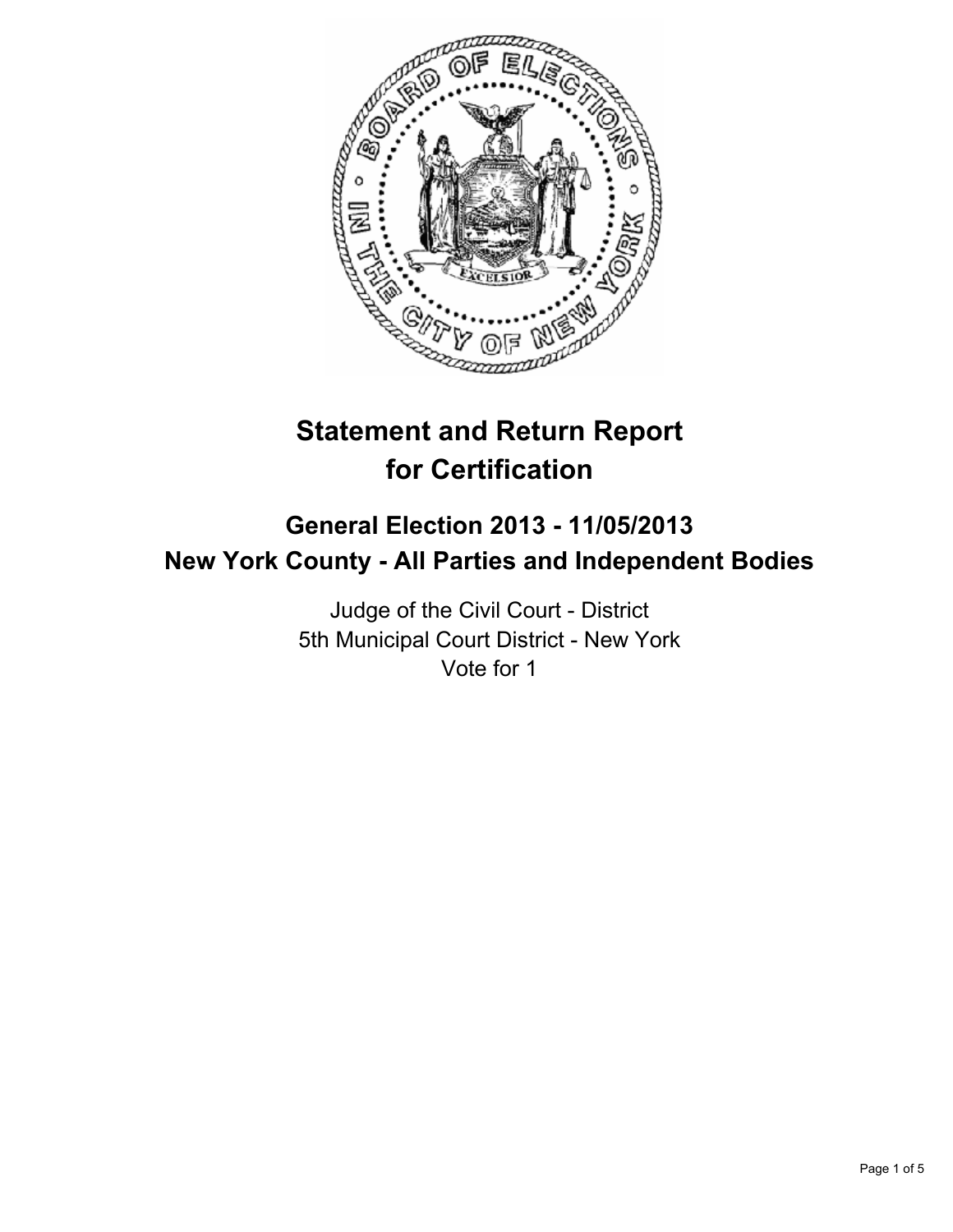

#### **Assembly District 67**

| PUBLIC COUNTER                                           | 21,216       |
|----------------------------------------------------------|--------------|
| EMERGENCY                                                | 0            |
| <b>ABSENTEE/MILITARY</b>                                 | 684          |
| FEDERAL                                                  | 0            |
| SPECIAL PRESIDENTIAL                                     | 0            |
| AFFIDAVIT                                                | 186          |
| <b>Total Ballots</b>                                     | 22,086       |
| Less - Inapplicable Federal/Special Presidential Ballots | 0            |
| <b>Total Applicable Ballots</b>                          | 22,086       |
| CAROL SHARPE (DEMOCRATIC)                                | 16,349       |
| ALTON MADDOX (WRITE-IN)                                  | 1            |
| CHRISTIAN BECKER (WRITE-IN)                              | 1            |
| DAVID SACK (WRITE-IN)                                    | 1            |
| EDWARD WIPPER (WRITE-IN)                                 | $\mathbf{1}$ |
| ELANA SINERSKY (WRITE-IN)                                | 1            |
| ETHAN FINNERAN (WRITE-IN)                                | 1            |
| <b>GABOR RONA (WRITE-IN)</b>                             | 1            |
| <b>GLENN GOLUB (WRITE-IN)</b>                            | 1            |
| <b>GLENN MOSS (WRITE-IN)</b>                             | 1            |
| INVY ASHA (WRITE-IN)                                     | 1            |
| <b>JOE LHOTA (WRITE-IN)</b>                              | 1            |
| JOSE SON MO (WRITE-IN)                                   | 1            |
| JOSH EISENBERG (WRITE-IN)                                | $\mathbf{1}$ |
| LINDA SHUDY (WRITE-IN)                                   | 1            |
| MIRIAM SACK (WRITE-IN)                                   | 1            |
| PETER MILIGAN (WRITE-IN)                                 | 1            |
| PHIL MCCRAKEN (WRITE-IN)                                 | 1            |
| REID A. ARINSON (WRITE-IN)                               | 1            |
| RUSLAN TSARNI (WRITE-IN)                                 | 1            |
| TYRELL L. JAIMER-BLAND (WRITE-IN)                        | 1            |
| UNATTRIBUTABLE WRITE-IN (WRITE-IN)                       | 16           |
| VITO RACANELLI (WRITE-IN)                                | 1            |
| WILLIAM CLINTON (WRITE-IN)                               | 1            |
| <b>Total Votes</b>                                       | 16,387       |
| Unrecorded                                               | 5,699        |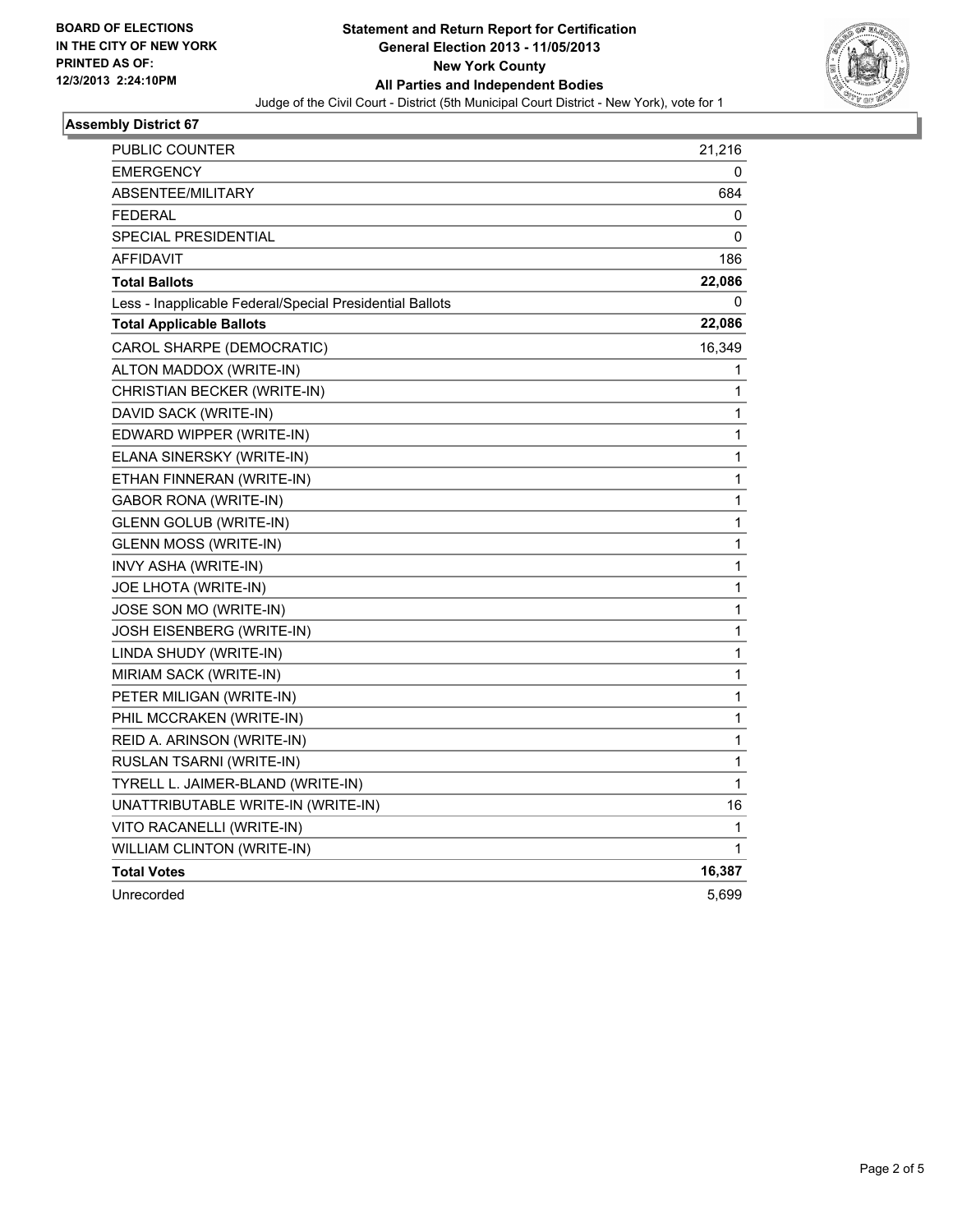

#### **Assembly District 69**

| <b>PUBLIC COUNTER</b>                                    | 23,458                  |
|----------------------------------------------------------|-------------------------|
| EMERGENCY                                                | 58                      |
| ABSENTEE/MILITARY                                        | 690                     |
| <b>FEDERAL</b>                                           | 0                       |
| <b>SPECIAL PRESIDENTIAL</b>                              | 0                       |
| <b>AFFIDAVIT</b>                                         | 282                     |
| <b>Total Ballots</b>                                     | 24,488                  |
| Less - Inapplicable Federal/Special Presidential Ballots | 0                       |
| <b>Total Applicable Ballots</b>                          | 24,488                  |
| CAROL SHARPE (DEMOCRATIC)                                | 18,399                  |
| AVERY RYAN (WRITE-IN)                                    | 1                       |
| BERTEY ZINEI (WRITE-IN)                                  | 1                       |
| DAVID DEITCH (WRITE-IN)                                  | 1                       |
| DONAL TRUMP (WRITE-IN)                                   | 1                       |
| FRANCIS CHAN (WRITE-IN)                                  | 1                       |
| JOHN THOM (WRITE-IN)                                     | 1                       |
| LESLIE STROTH (WRITE-IN)                                 | 1                       |
| LUIS TEJADA (WRITE-IN)                                   | 4                       |
| MARK DEROLTO (WRITE-IN)                                  | 1                       |
| MICHAEL BROWN (WRITE-IN)                                 | 1                       |
| <b>NEAL ROSENSTEIN (WRITE-IN)</b>                        | $\mathbf{1}$            |
| NICHOLAS HAYWARD (WRITE-IN)                              | 1                       |
| PAUL E WALKER (WRITE-IN)                                 | 1                       |
| ROBERT BRILL (WRITE-IN)                                  | $\overline{\mathbf{c}}$ |
| ROBERT JOHNSON (WRITE-IN)                                | $\mathbf{1}$            |
| RUDOLPH GIULIANI (WRITE-IN)                              | 2                       |
| SUE RICH (WRITE-IN)                                      | 1                       |
| UNATTRIBUTABLE WRITE-IN (WRITE-IN)                       | 23                      |
| WENDY BOTH (WRITE-IN)                                    | 1                       |
| <b>Total Votes</b>                                       | 18,445                  |
| Unrecorded                                               | 6,043                   |
|                                                          |                         |

#### **Assembly District 75**

| PUBLIC COUNTER                                           | 1,027 |
|----------------------------------------------------------|-------|
| <b>EMERGENCY</b>                                         | 0     |
| ABSENTEE/MILITARY                                        | 33    |
| <b>FEDERAL</b>                                           | 0     |
| SPECIAL PRESIDENTIAL                                     | 0     |
| AFFIDAVIT                                                | 7     |
| <b>Total Ballots</b>                                     | 1,067 |
| Less - Inapplicable Federal/Special Presidential Ballots | 0     |
| <b>Total Applicable Ballots</b>                          | 1,067 |
|                                                          |       |
| CAROL SHARPE (DEMOCRATIC)                                | 736   |
| <b>Total Votes</b>                                       | 736   |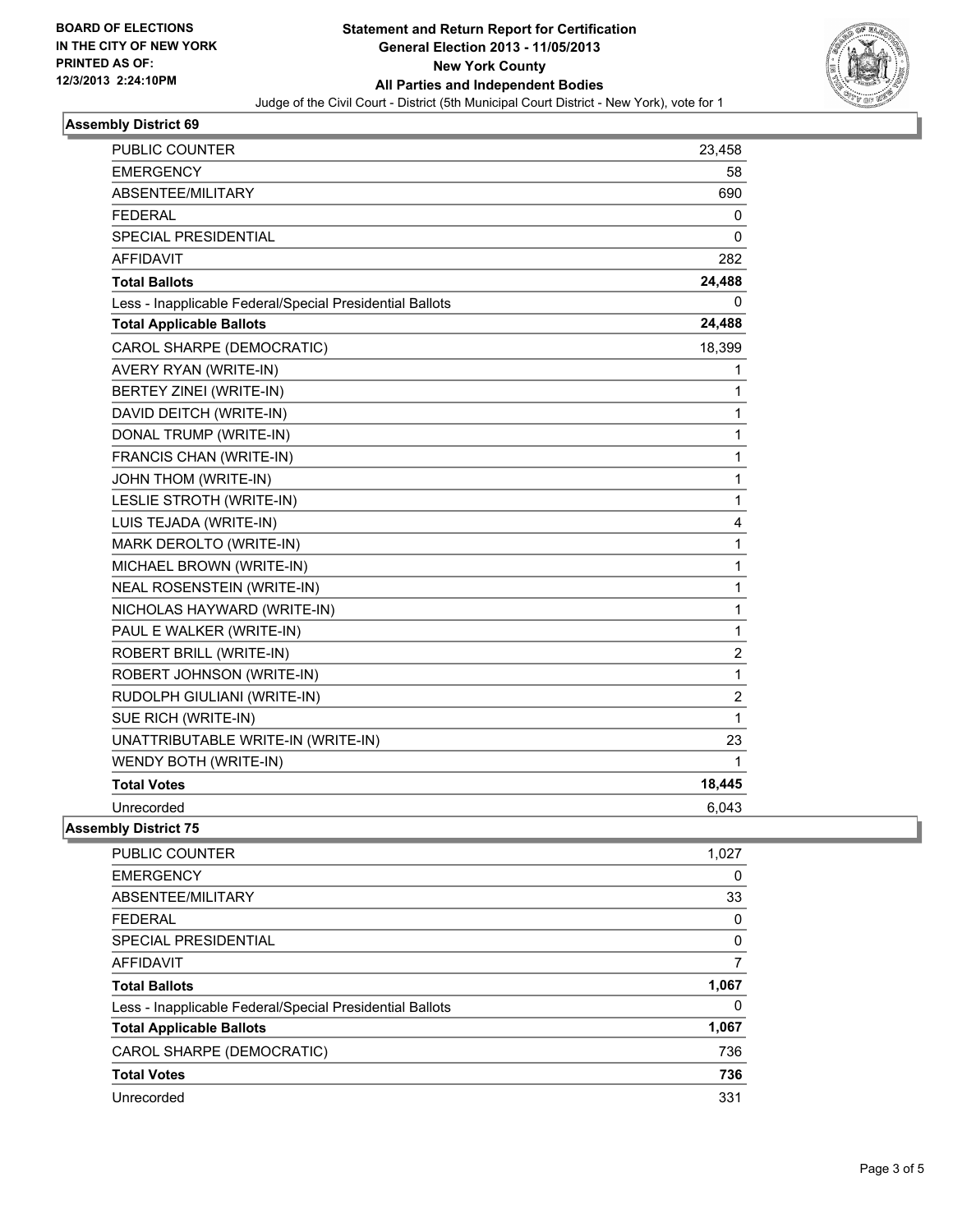

#### **Total for Judge of the Civil Court - District (5th Municipal Court District - New York) - New York County**

| PUBLIC COUNTER                                           | 45,701 |
|----------------------------------------------------------|--------|
| EMERGENCY                                                | 58     |
| ABSENTEE/MILITARY                                        | 1,407  |
| <b>FEDERAL</b>                                           | 0      |
| SPECIAL PRESIDENTIAL                                     | 0      |
| <b>AFFIDAVIT</b>                                         | 475    |
| <b>Total Ballots</b>                                     | 47,641 |
| Less - Inapplicable Federal/Special Presidential Ballots | 0      |
| <b>Total Applicable Ballots</b>                          | 47,641 |
| CAROL SHARPE (DEMOCRATIC)                                | 35,484 |
| ALTON MADDOX (WRITE-IN)                                  | 1      |
| AVERY RYAN (WRITE-IN)                                    | 1      |
| BERTEY ZINEI (WRITE-IN)                                  | 1      |
| CHRISTIAN BECKER (WRITE-IN)                              | 1      |
| DAVID DEITCH (WRITE-IN)                                  | 1      |
| DAVID SACK (WRITE-IN)                                    | 1      |
| DONAL TRUMP (WRITE-IN)                                   | 1      |
| EDWARD WIPPER (WRITE-IN)                                 | 1      |
| ELANA SINERSKY (WRITE-IN)                                | 1      |
| ETHAN FINNERAN (WRITE-IN)                                | 1      |
| FRANCIS CHAN (WRITE-IN)                                  | 1      |
| GABOR RONA (WRITE-IN)                                    | 1      |
| <b>GLENN GOLUB (WRITE-IN)</b>                            | 1      |
| <b>GLENN MOSS (WRITE-IN)</b>                             | 1      |
| INVY ASHA (WRITE-IN)                                     | 1      |
| JOE LHOTA (WRITE-IN)                                     | 1      |
| JOHN THOM (WRITE-IN)                                     | 1      |
| JOSE SON MO (WRITE-IN)                                   | 1      |
| JOSH EISENBERG (WRITE-IN)                                | 1      |
| LESLIE STROTH (WRITE-IN)                                 | 1      |
| LINDA SHUDY (WRITE-IN)                                   | 1      |
| LUIS TEJADA (WRITE-IN)                                   | 4      |
| MARK DEROLTO (WRITE-IN)                                  | 1      |
| MICHAEL BROWN (WRITE-IN)                                 | 1      |
| MIRIAM SACK (WRITE-IN)                                   | 1      |
| NEAL ROSENSTEIN (WRITE-IN)                               | 1      |
| NICHOLAS HAYWARD (WRITE-IN)                              | 1      |
| PAUL E WALKER (WRITE-IN)                                 | 1      |
| PETER MILIGAN (WRITE-IN)                                 | 1      |
| PHIL MCCRAKEN (WRITE-IN)                                 | 1      |
| REID A. ARINSON (WRITE-IN)                               | 1      |
| ROBERT BRILL (WRITE-IN)                                  | 2      |
| ROBERT JOHNSON (WRITE-IN)                                | 1      |
| RUDOLPH GIULIANI (WRITE-IN)                              | 2      |
| RUSLAN TSARNI (WRITE-IN)                                 | 1      |
| SUE RICH (WRITE-IN)                                      | 1      |